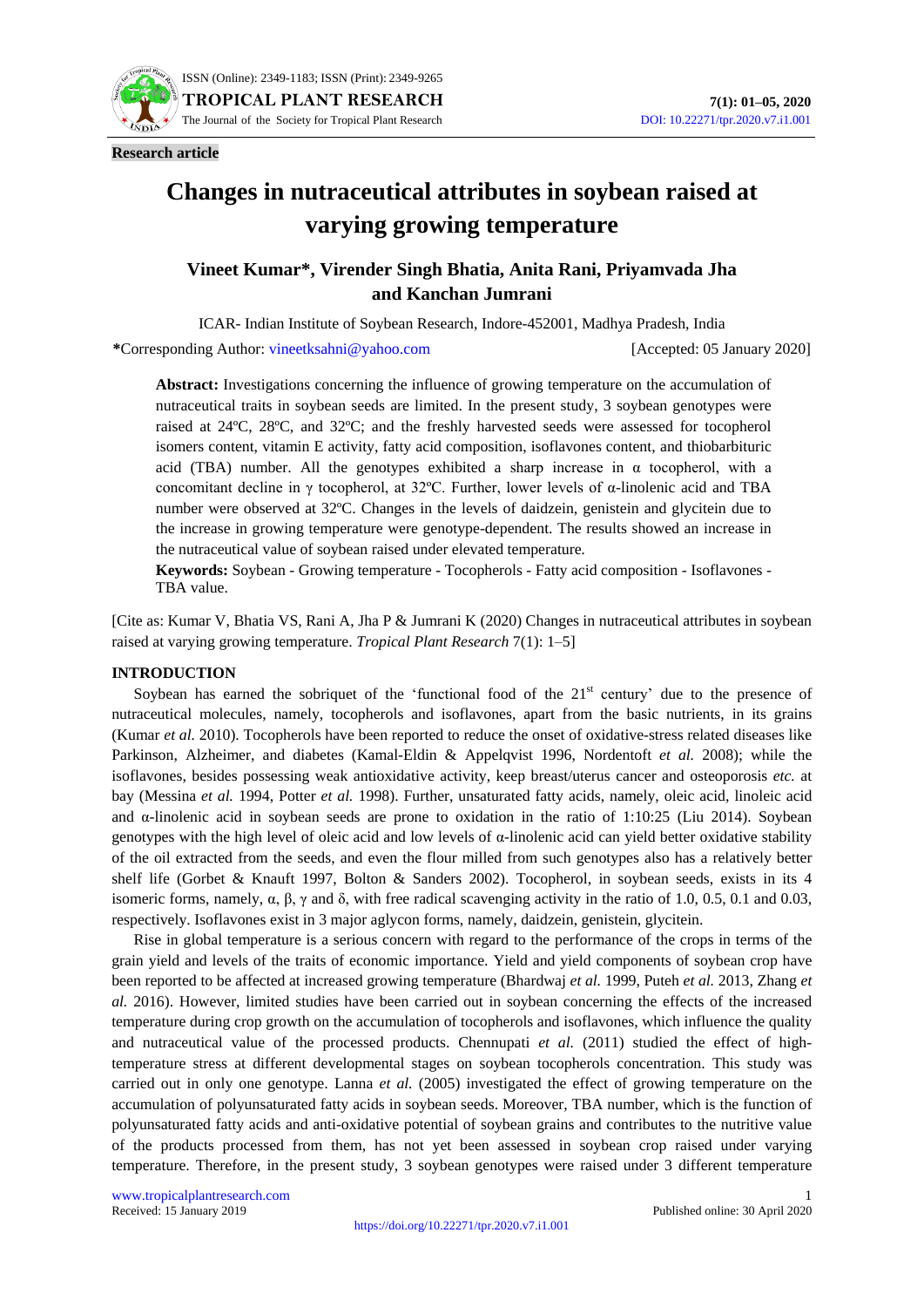from sowing to harvesting, and the harvested seeds from each of the treatment were subjected to estimation of fatty acid composition, TBA number, tocopherol isomers, and isoflavones contents.

# **MATERIALS AND METHODS**

# *Materials*

Two Indian soybean cultivars, namely, JS20-29 and JS71-05 and one germplasm accession EC456548 were raised in pots in triplicate in 3 greenhouses, each of  $6 \times 3$  meter size, at ICAR-Indian Institute of Soybean Research, maintained at day/night temperature of 30/18ºC, 34/22ºC, 38/26ºC, with average temperature of 24ºC, 28ºC and 32ºC, respectively. On maturity, soybean seeds of 3 genotypes from the respective growing temperature were harvested and subjected to following analysis.

# *Extraction and Determination of Tocopherols Using HPLC*

Oil from the finely ground soy flour (30 mesh size) was extracted by soaking in HPLC-grade petroleum ether for 8 h at room temperature. The mixture was transferred into vials and the solvent was evaporated under vacuum at 30ºC. The oil in each vial was determined gravimetrically and re-dissolved the samples in fixed volume of HPLC grade n-hexane. The weight of the oil in each vial was determined gravimetrically and the samples were re-dissolved in fixed volume HPLC grade n-hexane. Tocopherols composition was determined using a Shimadzu HPLC system equipped with a UV detector and a silica-NH<sub>2</sub> column (Inert Sustain 5µm; 4.6  $\times$  250 mm C/N 5020-16628). Syringe-filtered sample (20 µl) was injected into the column and eluted isocratically with HPLC-grade n-hexane and ethyl acetate  $(70:30 \text{ v/v})$  at a flow rate of 0.5 ml min<sup>-1</sup>. Tocopherols were detected with UV detector (SPD 10 AT *vp*) at a wavelength of 295 nm. The resolution of the tocopherol isomers and the relative amounts of tocopherols were calculated by comparing their peak areas with a standard curve generated using different amounts of external standards of α, β, γ and δ tocopherol (Sigma-Aldrich, India). Tocopherols were expressed as  $\mu$ g g<sup>-1</sup> oil basis and total tocopherols content was computed by summing up the values of all the 4 isomers.

# *Computation of Vitamin E Activity*

The vitamin E activity of soybean oil from different genotypes was taken as the sum of multiplication of  $\alpha$ , β, γ and δ tocopherol content by 1.0, 0.5, 0.1, and .03, respectively, as previously reported (Sheppard *et al.* 1993). Considering the guidelines of United States Pharmacopeia, according to which 1 mg of α tocopherol is equivalent to 1.49 International Unit of vitamin E, the value obtained as  $\mu$ g g<sup>-1</sup> of oil was multiplied by 0.149 for conversion into International Units per 100 g of oil.

#### *Fatty Acid Composition*

Oil from finely ground soy flour (30 mesh) of each soybean genotype was extracted with 180 ml hexane in an automated Soxhlet unit (Pelican Equipments, Chennai, India) for 3 h. For fatty acid analysis, soybean oil was extracted by incubating the vial containing the mixture of soy flour and petroleum ether (boiling point 30–50ºC) at 40ºC. Fatty acid methyl esters, prepared using 1N sodium methoxide, were estimated through Gas Chromatography using Shimadzu GC17A, fitted with capillary column (SGEBPX70).

## *Determination of TBA number*

TBA number (Lipid peroxidation) was measured as the amount of thiobarbituric acid reactive substances (TBARS) determined by the thiobarbituric acid reaction (Heath & Packer 1968). The TBA number was expressed in µmol/g.

# *Estimation of isoflavone isomers*

Isoflavones in soybean seeds were estimated through the method given by Vyn *et al.* (2002). The acid hydrolysis of soy flour samples was carried out to determine the contents of isoflavones isomers, namely, diadzein, glycitein and genistein as described elsewhere (Kumar *et al*. 2011). Contents of isoflavones isomers, namely, daidzein, glycitein and genistein were determined through acid hydrolysis of soy flour samples as described elsewhere (Kumar *et al.* 2011). The method converts 12 endogenous isoflavone isomers to their respective aglycone forms *i.e.* daidzein, glycitein and genistein.

#### *Statistical Analyses*

All the statistical analyses were carried out using SAS *version* 9.3.

# **RESULTS AND DISCUSSION**

#### *Tocopherols and Vitamin E activity*

www.tropicalplantresearch.com 2 Table 1 depicts the contents of 4 isomers of tocopherols, and Vitamin E activity in the oil fraction of seeds of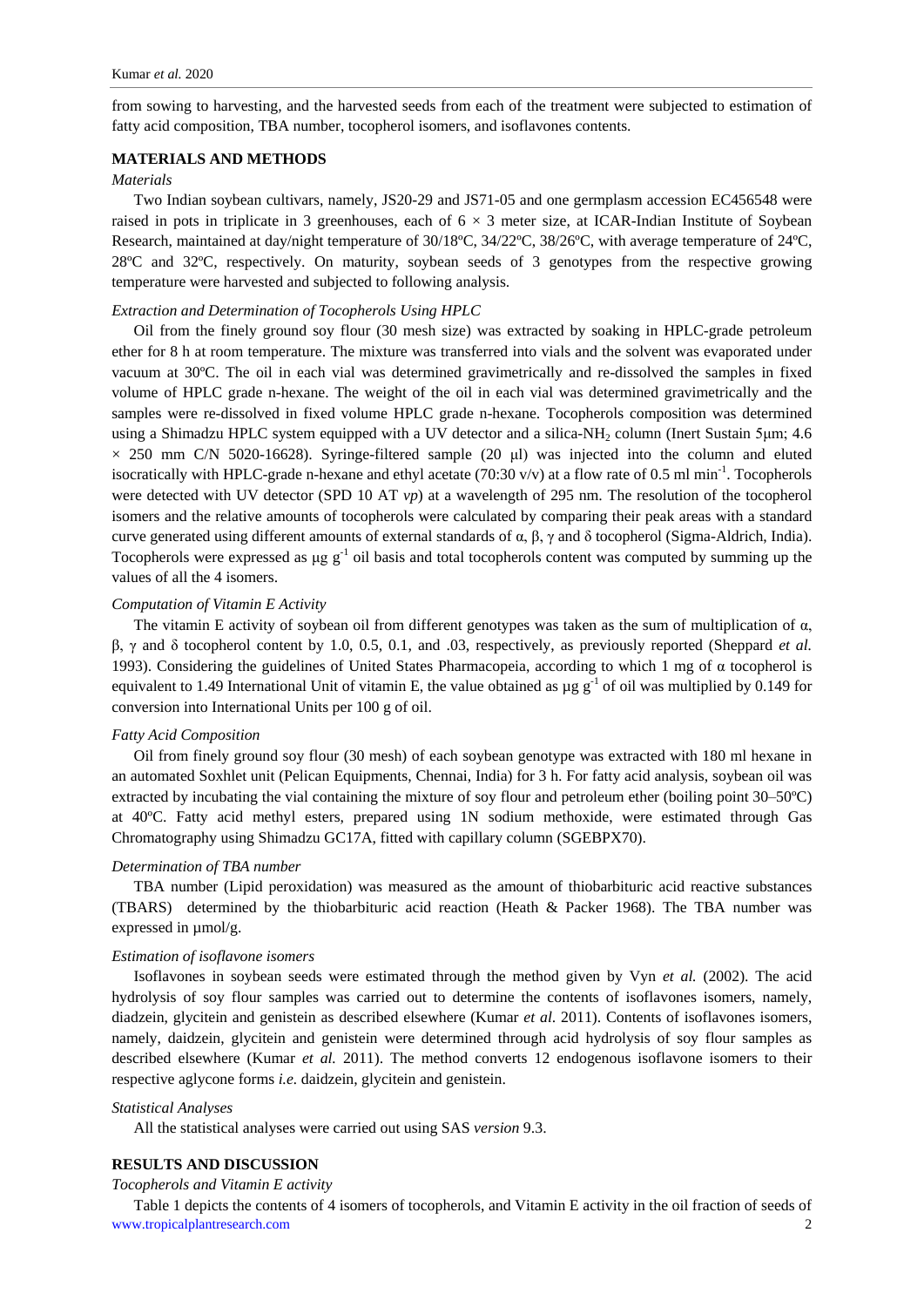3 genotypes grown at 24°C, 28°C, and 32°C. With regard to  $\alpha$  isomer, the significantly higher levels were accumulated at 32°C than 24°C and 28°C in all the 3 genotypes. An increase in  $\alpha$  isomer occurred with a concomitant decline in  $\gamma$  isomer. Though, the magnitude of increase in the concentration of  $\alpha$  isomer and decline in  $\gamma$  isomer at 32°C than 24°C was genotype-dependent, as indicated by 72.9, 70.2, and 55.6% higher accumulation of α-isomer and 31.0, 32.3, 49.2 % decline in γ isomer at 32ºC than 24ºC in JS20-29, JS71-05 and EC456548, respectively. In developing seeds,  $\alpha$  isomer is synthesized from  $\gamma$  isomer by gamma methyl transferase activity (Lushchak & Semchuk 2012). The increased synthesis of α isomer and lower accumulation of gamma isomer at higher growing temperature may be attributed to the high activity of gamma methyl transferase at higher growing temperature. In general, β-isomer did not change significantly at higher temperatures except in EC456548, which registered an increase (29.5%) at 32ºC than 24ºC. Further, accumulation of  $\delta$  tocopherol was significantly (P <0.05) higher at 28°C and 32°C than at 24°C in all the 3 genotypes, though the magnitude of increase due to the increase in temperature in this isomer also was genotype-dependent, as evident from 27.6, 68.2, 39.1% higher accumulation for this isomer at 32ºC than at 24ºC in JS20-29, JS71-05 and EC456548, respectively. These changes in the tocopherol isomers at varying growing temperature, resulted in significantly (P <0.05) higher vitamin E activity at 32ºC than at 24ºC and 28ºC in all the 3 genotypes. JS20-29, JS71-05 and EC456548 registered 100.6, 137.0, and 73.8% higher vitamin E activity at 32ºC than at 24ºC. Though, no significant differences were noted for vitamin E activity in all the 3 soybean genotypes grown at 24ºC and 28ºC. Chennupati *et al.* (2011) also studied the effect of temperature stress at different developmental stages of soybean on tocopherol isomers. A significant increase in α tocopherol at 29ºC than at 19ºC reported by these authors supports our results, though the 10–15 fold increase for this isomer in their study was far higher than 2.0–2.5 folds observed in our investigation. This difference in the magnitude of increase for  $\alpha$  isomer maybe because of the much lower temperature (19 $\degree$ C) in the study of Chennupati *et al.* (2011) than in our investigation in the present investigation (24ºC). Carrera *et al.* (2011) also observed higher αtocopherol at the higher temperature (22.5–25.0ºC) compared to lower temperature (17.5–22.4ºC). Increase in accumulation in tocopherols isomers at high growing temperature noted in our results and the previous studies (Carrera *et al.* 2011, Chnnupati *et al.* 2011) may be due to the response of the crop plant to adapt to temperature stress as suggested in the earlier study (Britz & Kremer 2002).

|              | Temp.           | Tocopherols ( $\mu$ g g <sup>-1</sup> oil) |  |                                                                                                                                                                                                                                             |          |                                   | Vitamin E Isoflavones ( $\mu$ g g <sup>-1</sup> soy flour) |                                                                                                    |           |
|--------------|-----------------|--------------------------------------------|--|---------------------------------------------------------------------------------------------------------------------------------------------------------------------------------------------------------------------------------------------|----------|-----------------------------------|------------------------------------------------------------|----------------------------------------------------------------------------------------------------|-----------|
| Genotype     | $(^{\circ}C)$   | $\alpha$                                   |  |                                                                                                                                                                                                                                             | $\delta$ | (IU/100 g oil) Daidzein Genistein |                                                            |                                                                                                    | Glvcitein |
| JS20-29      | 24              | $100.84 \pm 9.4^e$                         |  | $87.64 \pm 7.9^{\circ}$ 1316.2 $\pm$ 12.1 <sup>a</sup> 101.9 $\pm$ 8.4 <sup>e</sup>                                                                                                                                                         |          |                                   |                                                            | $32.40 \pm 2.9^{\circ}$ $178.0 \pm 15.2^{\circ}$ $404.5 \pm 38.0^{\circ}$ $155.6 \pm 14.2^{\circ}$ |           |
|              | 28              |                                            |  | $122.82 \pm 10.8^{\circ}$ $75.21 \pm 3.1^{\circ}$ $1261.5 \pm 10.2^{\circ}$ $145.37 \pm 13.2^{\circ}$                                                                                                                                       |          |                                   |                                                            | $32.29 \pm 3.1^{\circ}$ $234.5 \pm 21.0^{\circ}$ $455.0 \pm 42.1^{\circ}$ $144.3 \pm 13.1^{\circ}$ |           |
|              | 32 <sub>1</sub> |                                            |  | $373.06 \pm 32.8^{\circ}$ $76.63 \pm 5.2^{\circ}$ $907.74 \pm 85.1^{\circ}$ $140.91 \pm 12.0^{\circ}$                                                                                                                                       |          |                                   |                                                            | $65.0\pm5.8^{\circ}$ $309.5\pm30.0^{\circ}$ $455.0\pm43.0^{\circ}$ $149.6\pm12.1^{\circ}$          |           |
| JS71-05      | 24              |                                            |  | $140.04 \pm 12.6^d$ 58.95 $\pm$ 4.3 <sup>bc</sup> 977.69 $\pm$ 89.2 <sup>b</sup> 75.67 $\pm$ 6.8 <sup>f</sup> 32.53 $\pm$ 2.8 <sup>d</sup> 491.0 $\pm$ 42.3 <sup>a</sup> 873.5 $\pm$ 85.1 <sup>a</sup> 448.0 $\pm$ 40.2 <sup>a</sup>        |          |                                   |                                                            |                                                                                                    |           |
|              | 28              |                                            |  | $98.48 \pm 7.8^{\circ}$ $59.12 \pm 4.4^{\circ}$ $864.43 \pm 82.0^{\circ}$ $124.91 \pm 11.4^{\circ}$ $25.74 \pm 2.1^{\circ}$ $419.6 \pm 38.1^{\circ}$ $667.3 \pm 65.0^{\circ}$ $344.0 \pm 32.2^{\circ}$                                      |          |                                   |                                                            |                                                                                                    |           |
|              | 32 <sup>7</sup> |                                            |  | $471.51 \pm 42.3^a$ $61.66 \pm 5.9^b$ $662.33 \pm 63.0^d$ $238.03 \pm 21.1^a$ $76.42 \pm 6.9^a$ $301.9 \pm 28.1^{\text{cd}}$ $385.5 \pm 35.1^g$ $306.5 \pm 28.1^d$                                                                          |          |                                   |                                                            |                                                                                                    |           |
| EC456548     |                 |                                            |  | $167.61 \pm 14.2^{\circ}$ $35.73 \pm 2.8^{\circ}$ $934.62 \pm 90.1^{\circ}$ $114.78 \pm 10.8^{\circ}$ $34.92 \pm 1.9^{\circ}$ $243.0 \pm 22.1^{\circ}$ $800.0 \pm 58.1^{\circ}$ $391.8 \pm 37.1^{\circ}$                                    |          |                                   |                                                            |                                                                                                    |           |
|              | 28              |                                            |  | $161.37 \pm 14.1^{\circ}$ 35.02 $\pm$ 3.1 <sup>d</sup> 789.62 $\pm$ 72.3 <sup>c</sup> 148.94 $\pm$ 12.3 <sup>c</sup> 32.67 $\pm$ 2.4 <sup>d</sup> 281.5 $\pm$ 24.1 <sup>d</sup> 797.0 $\pm$ 77.1 <sup>b</sup> 429.7 $\pm$ 40.1 <sup>a</sup> |          |                                   |                                                            |                                                                                                    |           |
|              | 32.             |                                            |  | $377.91 \pm 33.3^b$ $50.67 \pm 4.7^c$ $474.33 \pm 43.2^c$ $188.41 \pm 16.2^b$ $60.73 \pm 3.7^c$ $188.0 \pm 17.2^c$ $747.0 \pm 7.2.1^c$ $359.1 \pm 31.1^c$                                                                                   |          |                                   |                                                            |                                                                                                    |           |
| $\mathbf{v}$ |                 |                                            |  | $\alpha$ , and the state of the state of the state of the state of the state of the state of the state of the state of the state of the state of the state of the state of the state of the state of the state of the state of th           |          |                                   |                                                            |                                                                                                    |           |

**Table 1.** Tocopherol, vitamin E activity and isoflavones content of soybean seeds of different genotypes harvested at varying temperatures.

**Note:** Values given are mean of 3 replicates  $\pm$  standard deviation. Values within the same column with different superscripts are significantly different from each other at  $p < 0.05$ .

#### *Isoflavones*

As evident from Table 1, the response for changes in isoflavones isomers at different growing temperature was genotype-dependent. In general, at high growing temperature of 32ºC, significantly low values were observed for daidzein, glycitein and genistein in JS71-05 and EC456548 than at 24ºC. The decline in the levels of isoflavones in these genotypes was in consonance with the study of Chennupati *et al.* (2011) who also reported drastic reduction in total isoflavones content when growing temperature was increased from 23ºC/15ºC (day/night) to 33ºC/25ºC (day/night). Conversely, JS20-29 registered significantly (P <0.05) higher value for daidzein and genistein at 32ºC than at 24ºC, while no change was noted for glycitein in this genotype at different temperatures.

#### *TBA number (Thiobarbituric Acid Assay) and fatty acid composition*

www.tropicalplantresearch.com 3 Table 2 indicates the TBA number and fatty acid composition of 3 soybean genotypes raised at 3 different temperatures. TBA number measures the oxidation of unsaturated fatty acids. In any biological system, reduction in TBA number indicates the improvement in the TBA value. Among 3 unsaturated fatty acids, 2 polyunsaturated fatty acids, namely, linoleic and α-linolenic acid oxidize 10 and 25 times faster than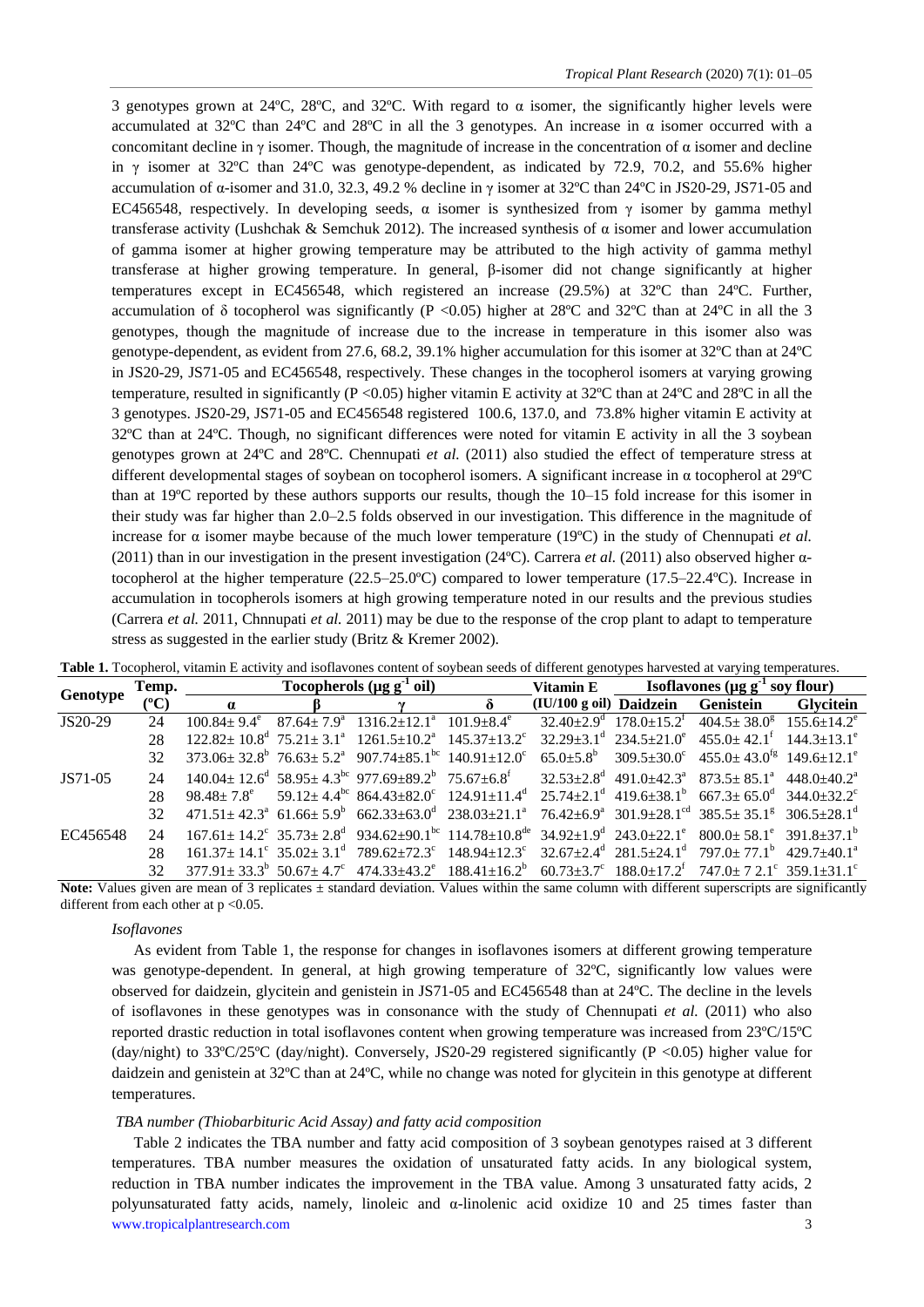monounsaturated oleic acid, respectively. Apart from antioxidant enzymes, antioxidant molecules like tocopherol isomers prevent the oxidation of fatty acids. With regard to fatty acid composition, our results showed that soybean genotypes, in general, registered significantly lower values for α-linolenic and higher values for oleic acid at 32ºC than at 24ºC. Further, soybean genotypes showed a tendency for lower TBA number at 28ºC and 32ºC than at 24ºC. In JS20-29, only slight difference for TBA number was noted for this genotype at 24ºC and 28ºC; though, significantly (P<0.05) less TBA number was noted at 32ºC than at the lower temperatures (24°C and 28°C). In JS71-05, TBA number noted at both 28°C and 32°C was significantly (P <0.05) less than at 24ºC. EC456548 did not show significant (P<0.05) difference in TBA number at 24ºC and 28ºC; and even at 32ºC only a slight reduction in TBA number was noted for in this genotype. This improvement in TBA value in the seeds harvested from the plants grown at the high temperature noted in our results may be attributed to the decline in  $\alpha$ -linolenic acid with the concomitant increase in total tocopherols content and vitamin E activity at higher growing temperature.

|          | <b>Temp</b> |                         | <b>TBA</b> number            |                               |                              |                             |                              |
|----------|-------------|-------------------------|------------------------------|-------------------------------|------------------------------|-----------------------------|------------------------------|
| Genotype | $({}^oC)$   | <b>Palmitic</b>         | <b>Stearic</b>               | <b>Oleic</b>                  | Linoleic                     | Linolenic                   | $(\mu \text{mol g}^{-1})$    |
| JS20-29  | 24          | $13.03 \pm 1.0^a$       | $3.63 \pm 0.1^a$             | $28.24 \pm 1.1$ <sup>c</sup>  | $47.52 + 2.3^{b}$            | $6.88 \pm 0.2^{b}$          | $45.9 \pm 2.0$ <sup>cd</sup> |
|          | 28          | $12.30\pm0.9^{ab}$      | $3.38 \pm 0.2^{ab}$          | $21.6 \pm 1.02^e$             | $54.04 \pm 3.1^{\text{a}}$   | $7.20 \pm 0.4^b$            | $47.8 \pm 2.8^{\rm bc}$      |
|          | 32          | $10.28 \pm 0.8^b$       | $2.95 \pm 0.09^b$            | $44.20 \pm 2.1^a$             | $37.76 \pm 2.1$ <sup>c</sup> | $4.78 \pm 0.1$ <sup>c</sup> | $38.09 \pm 1.2^e$            |
| JS71-05  | 24          | $11.22 \pm 0.0^b$       | $3.26 \pm 0.9^{ab}$          | $23.12 \pm 1.6^{\text{de}}$   | $54.21 \pm 3.1^a$            | $8.16 \pm 0.1^{\text{a}}$   | 53.41 $\pm$ 3.8 <sup>a</sup> |
|          | 28          | $11.3 \pm 0.7^b$        | $3.36 \pm 0.8$ <sup>ab</sup> | $24.28 \pm 1.9^d$             | 54.18 $\pm$ 3.7 <sup>a</sup> | $6.88 \pm 0.2^b$            | $46.91 \pm 2.9$ <sup>c</sup> |
|          | 32          | $11.71 \pm 0.9^{ab}$    | $3.60 \pm 0.2^a$             | $23.70 \pm 1.9$ <sup>de</sup> | $54.42 \pm 4.1^a$            | $6.38 \pm 0.3^{\circ}$      | $44.59 \pm 2.9$ <sup>d</sup> |
| EC456548 | 24          | $9.96 \pm 0.6^b$        | $2.96 \pm 0.1^b$             | $30.81 \pm 2.9^b$             | $47.13 \pm 2.4^{\circ}$      | $8.42 \pm 0.4^{\text{a}}$   | $49.2 \pm 3.0^b$             |
|          | 28          | $10.33 \pm 0.7^b$       | $3.02 \pm 0.1^{ab}$          | $31.09 \pm 3.0^b$             | $48.50 \pm 2.9^b$            | $7.03 \pm 0.3^b$            | $49.2 \pm 2.8^{\rm b}$       |
|          | 32          | $10.20 \pm 0.1^{\circ}$ | $2.93 \pm 0.1^b$             | $30.35 \pm 2.2^{bc}$          | $49.93 \pm 3.8^b$            | $6.37 \pm 0.3$ <sup>c</sup> | $47.8 \pm 2.5$ <sup>bc</sup> |

**Table 2.** Fatty acid content and TBA number of soybean seeds of different genotypes harvested at varying temperatures.

Note: Values given are mean of 3 replicates  $\pm$  standard deviation. Values within the same column with different superscripts are significantly different from each other at  $p < 0.05$ .

## **CONCLUSION**

To sum up, biochemical traits of soybean grains which determine both the quality as well as the nutritional/nutraceutical value of the final products processed from them are a function of the temperature under which the crop is raised. In the present study, the levels of tocopherols and isoflavones in soybean grains were found to be influenced by the température during crop growth. Results have shown that high growing temperature (32ºC) enhanced the TBA value of harvested soybean seeds, which may be attributed to the increase in tocopherol isomers/vitamin E activity in tandem with decline in  $\alpha$ -linolenic acid. However, the changes in isoflavones content at different growing temperatures were genotype-dependent. The study suggests that soybean grains harvested from the crop raised under high temperature may have higher nutaceutical value.

# **ACKNOWLEDGEMENTS**

Authors thankfully acknowledge Indian Council of Agricultural Research for the financial help.

# **REFERENCES**

- Bhardwaj HL, Bhagsari AS, Joshi JM, Rangappa M, Sapra VT & Rao MSS (1999) Yield and quality of soymilk and tofu made from soybean genotypes grown at four locations. *Crop Science* 39: 401–405.
- Bolton GE & Sanders TH (2002) Effect of roasting oil composition on the stability of roasted high-oleic peanuts. *Journal of the American Oil Chemists' Society* 79: 129–132.
- Britz SJ & Kremer DF (2002) Warm temperatures or drought during seed maturation increase free α-tocopherol in seeds of soybean [*Glycine max* (L.) Merr.]. *Journal of Agricultural and Food Chemistry* 50: 6058–6063.
- Carrera C, Martínez MJ, Dardanelli J & Balzarini M (2011) Environmental variation and correlation of seed components in nontransgenic soybeans: protein, oil, unsaturated fatty acids, tocopherols, and isoflavones. *Crop Science* 51: 800–809.
- Chennupati P, Seguin P & Liu W (2011) Effects of high temperature stress at different development stages on soybean isoflavone and tocopherol concentrations. *Journal of Agricultural and Food Chemistry* 59: 13081– 13088.

Gorbet DW & Knauft DA (1997) Registration of 'SunOleic 95R'peanut. *Crop Science* 37: 1392–1392.

Heath RL & Packer L (1968) Photoperoxidation in isolated chloroplasts: I. Kinetics and stoichiometry of fatty acid peroxidation. *Archives of Biochemistry and Biophysics* 125: 189–198.